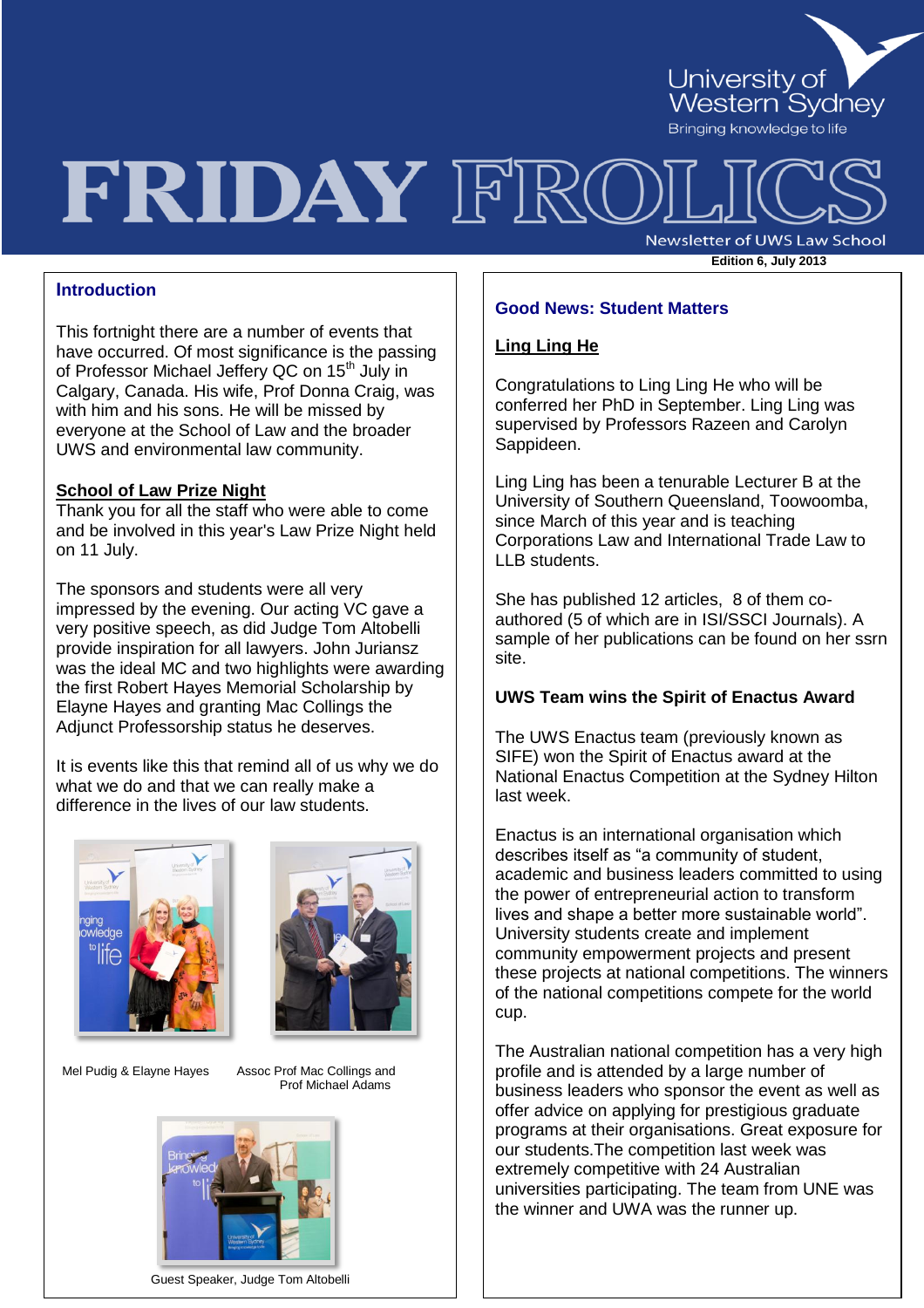

# FRIDAY FRC Newsletter of UWS Law School

The UWS team was very ably led by Jaramie Nejal Business/Law student who is also the UWS Enactus President – an extremely capable student who managed the team impressively. The three team members were Sarah Ayoub, Jacqueline Scott and Alyce Taraboulsis, all Master of Teaching students.



L-R – Jacqueline Scott, Jaramie Nejal (President), Alyce Taraboulsis, Sarah Ayoub

# **News from the Law Students Association:**

Over the last 10 days a number of students have been battling it out against law schools from around Australia and New Zealand in Perth at the Australian Law Students' Association annual conference. We had representatives from UWS in every competition and a big congratulations goes out to all of those who participated.

This year, UWS has been victorious in the Paper Presentation competition. A very big and extra special congratulations goes out to Kritika Rampal, who beat all of the other entrants and is bringing home the first place Championship Shield for the Paper Presentation competition to be displayed in the UWS Law School.

# **Research & Scholarships**

# **Professor Steven Freeland**

Appointed to the Editorial Board of the *Annals of Air and Space Law*, published by McGill University, Canada

External referee (invited) of article on Cyber Warfare for the *University of NSW Law Journal,*  June 2013.

Interviewed on ABC News 24 TV program "The World" regarding the International Court of Justice case between Australia and Japan on whaling, 10 July 2013

External examiner (by invitation) of PhD submitted to McGill University, Canada

Appointed (by invitation) to the UWS Justice Research Group

Professor Steven Freeland, has featured in Saturday"s Sydney Morning Herald on 20 July 2013 discussing Australia"s court case against the Japanese whaling program in the International Court of Justice.

#### **Professor Michael Adams**

Prof Michael Adams was interviewed on Sky Business News television on Wednesday 17th July on the topic of directors duties, based upon his presentation to the NSW Law Society.

# **Publications**

#### **Professor Michael Adams**

A new edition of *Australian Corporate Law*, LexisNexis: Butterworths, 4<sup>th</sup> edition 2013 [ISBN 9780409333510] with Jason Harris (UWS law alumni) and Associate Professor Anil Hargovan of UNSW, came out this month.

An article with UWS PhD law student Angus Young and Professor Michael Adams has been published in the UK. The article is "Schemes of arrangement for creditors in Hong Kong: Enhancing Hong Kong"s scheme and lessons from Australia" (2013) volume 10(4) *International Corporate Rescue* pages 233- 239.

# **Dr Daud Hassan**

Dr Hassan has signed a book contract with Earhscan-Routledge. The book will be published as-D Hassan, T Kuokkanen and N Soininen (eds), *Transboundary Marine Spatial Planning and International Law* (Earthscan-Routledge, 2014). Editors and a number of very well known experts in the area of the law of the sea will contribute chapter(s) to the book.